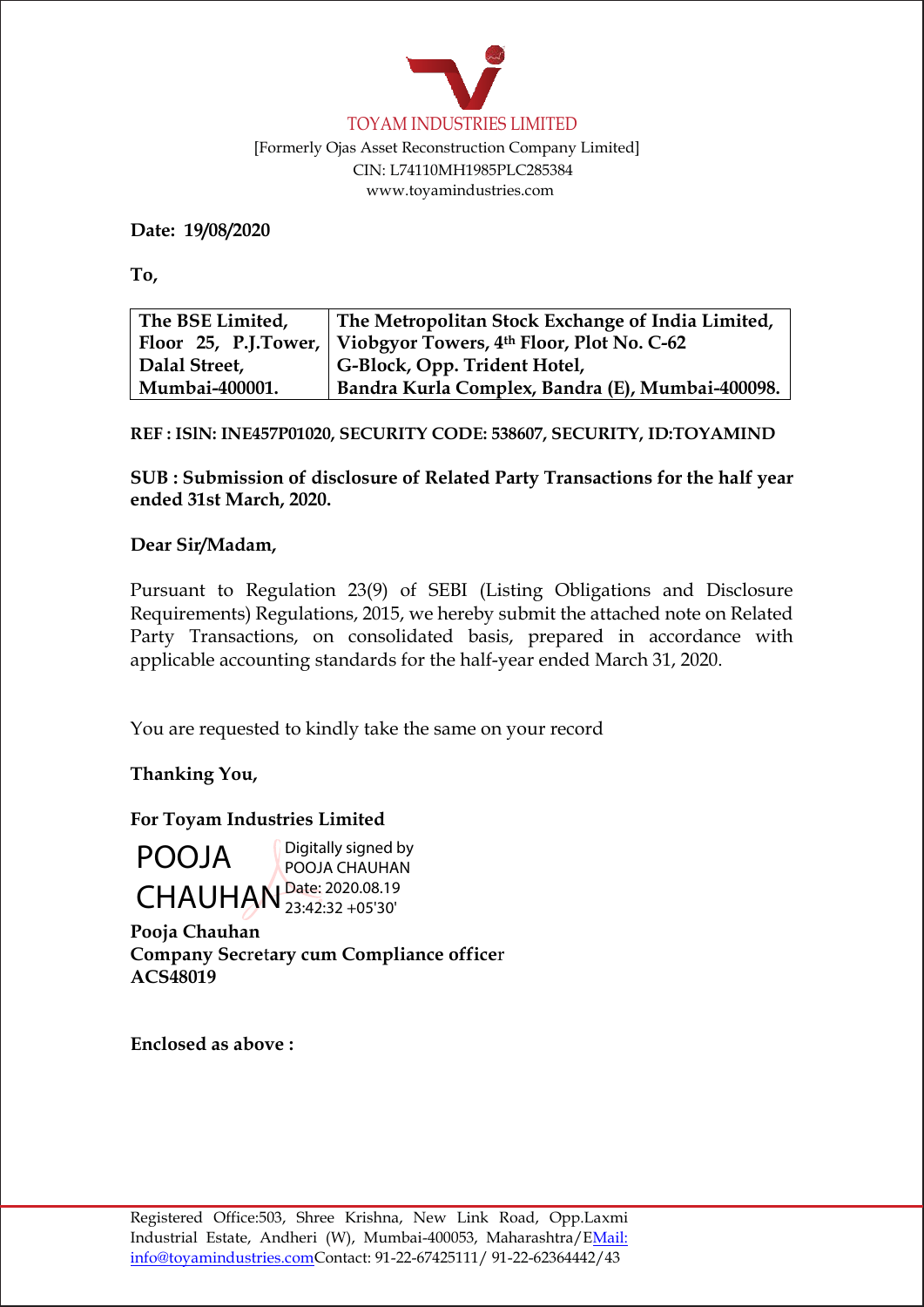

 $\overline{\phantom{a}}$ 

## RELATED PARTY DISCLOSURES ON CONSOLIDATED BASIS FOR THE HALF-YEAR ENDED MARCH 312020

a) Related parties with whom Company had transactions during the half-year ended march 31, 2020 and their relationship:

| Sr. No. | <b>Nature of Relationship</b>                   | Name of the relationship<br>Mr. Mohamed Ali Budhwani, Managing Director                                                                                                                              |  |  |
|---------|-------------------------------------------------|------------------------------------------------------------------------------------------------------------------------------------------------------------------------------------------------------|--|--|
| 1.      | Key Managerial personnel<br>(Managing Director) |                                                                                                                                                                                                      |  |  |
| 2.      | <b>Wholly owned Subsidiary</b>                  | Kumite 1 League Pvt. Ltd.                                                                                                                                                                            |  |  |
| 3.      | <b>Key Managerial personnel</b>                 | Mr. Mohamed Ali Budhwani, Managing Director<br>Mr. Mayank Kathed, Independent Director<br>Ms. Vaishali Rathod, Independent Director<br>Ms.Pooja Chauhan, Company Secretary<br>Ms.Shamima Shaikh, CFO |  |  |

B) Details of Related party transaction during the half-year ended March 31, 2020, as on that date

| Name of the<br>related party    | Nature of<br>Relationship                                    | <b>Nature of Transaction</b>                                            | Amount<br>(in lakh) | Balance<br>Outstanding<br>as at March<br>31,2020<br>(Payable)/<br>Receivable_<br>Rs.in Lakh |
|---------------------------------|--------------------------------------------------------------|-------------------------------------------------------------------------|---------------------|---------------------------------------------------------------------------------------------|
| Mr. Mohamed<br>Ali Budhwani     | <b>Key Managerial</b><br>Personnel<br>(Managing<br>Director) | Given Office premises on<br>rental basis toToyam<br>Industries Limited. | 6.30                | <b>NILL</b>                                                                                 |
| Kumite 1<br>League Pvt. Ltd.    | Subsidiary<br>Company<br>(Since<br>10/02/2020)               | <b>Taken Loan From</b>                                                  | 1.88                | 1.88                                                                                        |
| <b>KMP</b>                      | ---------                                                    | <b>Remuneration Paid</b>                                                | 21.17               | 0.95                                                                                        |
| Independent<br><b>Directors</b> | -----------                                                  | <b>Sitting Fees</b>                                                     | 1.24                | 0.23                                                                                        |